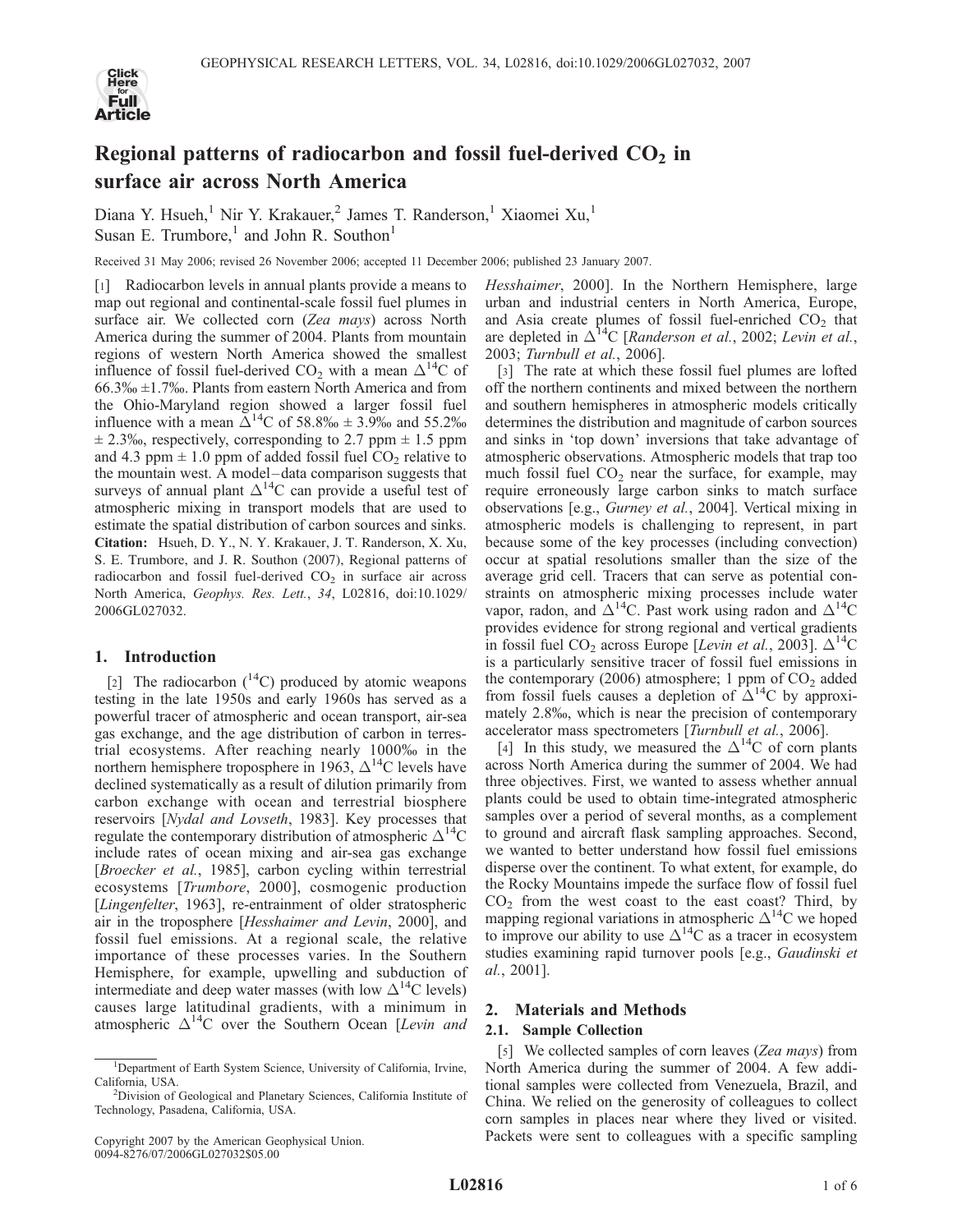Table 1. Regional Variability of  $\Delta^{14}C$  and Fossil Fuel CO<sub>2</sub> Across North America

|                                                                               | Mountain West <sup>a</sup>  | Eastern $U.S.^b$ | Ohio-Maryland <sup>c</sup> |
|-------------------------------------------------------------------------------|-----------------------------|------------------|----------------------------|
| Mean $\Delta^{14}$ C, ‰                                                       | $66.3 \pm 1.7$ <sup>d</sup> | $58.8 \pm 3.9$   | $55.2 \pm 2.3$             |
| Number of sites $(n)$                                                         |                             | 34               |                            |
| Change in $\Delta^{14}$ C relative to the Mountain West, $\%$                 | ۰                           | $-7.5 \pm 4.3$   | $-11.1 \pm 2.9$            |
| Biosphere + ocean + stratosphere contribution, $\%$                           |                             | $0.0 \pm 0.2$    | $0.8 \pm 0.3$              |
| Estimated $\Delta^{14}$ C change due to added fossil fuel CO <sub>2</sub> , ‰ | ۰                           | $-7.5 \pm 4.3$   | $-11.9 \pm 2.9$            |
| Added fossil fuel $CO2$ , ppm                                                 |                             | $2.7 \pm 1.5$    | $4.3 \pm 1.0$              |

a Includes all samples from Alberta, Idaho, Colorado, and New Mexico.

b Includes all samples from Nova Scotia, Massachusetts, New Hampshire, New York, Indiana, Ohio, Pennsylvania, Maryland, West Virginia, Kentucky, Tennessee, Virginia, Mississippi, Alabama, Georgia, and Florida. <sup>c</sup>

<sup>c</sup>Includes all samples from Ohio, Pennsylvania, West Virginia, and Maryland.

 ${}^{d}$ Error estimates for  $\Delta^{14}$ C measurements were computed as the standard deviation of all individual site means within a given region.

Error estimates for model-derived terrestrial biosphere, ocean, and stratosphere components are subjective and reflect combined uncertainties from atmospheric transport and surface fluxes. We conducted a sensitivity test of doubling and halving the residence times in the terrestrial biosphere, and report the results in the auxiliary material<sup>1</sup>.

protocol, three paper coin envelopes for the samples, and a larger self-addressed envelope for sample return. To avoid sampling point sources such as highways or power plants, our protocol was to collect samples in remote locations. Specifically, we sampled more than 1.6 km away from highways, more than 45 meters from paved roads, and more than 20 meters away from houses or buildings that used natural gas or fossil fuels for heating. For the most part, we avoided sampling in major cities so that we could detect larger-scale regional patterns of  $\Delta^{14}$ C. At each site, crosssections from three top leaves were collected, except in Hawaii and in Carlsbad, Clovis, and Riverside, California, where husks were sampled. In Alaska, an annual forb (Matricaria matricariodes) was substituted for corn because of the difficulty in locating corn in this region. Additional corn samples were also collected directly by the authors during July 17-23 from Alabama, Tennessee, Kentucky, Ohio, West Virginia, Pennsylvania, Maryland and Virginia. Most samples (45 out of 67) were collected in the field before the end of July.

### 2.2. Sample Preparation and Analysis

[6] Samples were dried at approximately  $60-70^{\circ}$ C for at least 48 hours, upon arrival at our laboratory. After drying, the plants were ground, and the bulk plant material (without any pretreatment) was converted to graphite using the process described by Santos et al. [2004]. Subsequently, the graphite was analyzed for  $\Delta^{14}$ C using the W.M. Keck Carbon Cycle Accelerator Mass Spectrometer at UC Irvine. To ensure that we quantified the overall accuracy and to minimize the chance of differences due to running samples in different batches on the AMS, we included approximately 6 primary and 6 secondary standards with each wheel (along with 26 corn samples). We also made repeated measurements at 26 out of 67 sites to further establish continuity across the different AMS runs. Based on an analysis of our secondary standards, we concluded that the accuracy of any individual measurement was  $\pm 2.3\%$ . As a measure of precision, the pooled standard deviation across sites for which we made multiple measurements was  $2.4\%$ .

#### 2.3. Estimating Fossil Fuel  $CO<sub>2</sub>$

[7] Ambient  $CO<sub>2</sub>$  that is assimilated by the corn  $(C<sub>c</sub>$ , with units of ppm) consists of a background component

 $(C_{bg})$  and local anomalies caused by terrestrial biosphere exchange  $(C_b)$ , ocean exchange  $(C_o)$ , and fossil fuel emissions  $(C_f)$ . Similarly, the  $\Delta^{14}C$  of the components are  $\Delta_{c}$ ,  $\Delta_{bg}$ ,  $\Delta_{b}$ ,  $\Delta_{o}$ , and  $\Delta_{ff}$ . The mass balance equations are

$$
C_c = C_{bg} + C_b + C_o + C_{ff} \tag{1}
$$

$$
\Delta_c * C_c \approx \Delta_{bg} * C_{bg} + \Delta_b * C_b + \Delta_o * C_o + \Delta_f * C_f \tag{2}
$$

[8] We estimated background  $CO_2$  levels  $(C_{bg})$  using measurements from the NOAA Global Monitoring Division Niwot Ridge station. Niwot Ridge is a high elevation (3475 m.a.s.l.) continental site that is sampled during meteorological conditions representative of the free troposphere. Because most of the corn grew during May, June, and July of 2004, we constructed  $C_{bg}$  from the mean of observations during these three months.  $C_{bg}$  was equal to 378.4 ppm  $\pm$  2.7 ppm, based on an average and standard deviation of 41 flask samples.  $\Delta_{bg}$  was assumed to equal the mean of the corn samples from the mountain west region (sample locations are given in the footnote of Table 1). Thus our estimates of  $C_f$  were made relative to this clean air region defined by both  $CO_2$  and  $\Delta^{14}$ C measurements.

[9] Regional anomalies of  $C_b$ ,  $C_o$ ,  $\Delta_b$ , and  $\Delta_o$ , relative to Niwot Ridge, were taken from an analysis of atmospheric radiocarbon [Krakauer et al., 2006] using the Model of Atmospheric Transport and Chemistry (MATCH) [Mahowald et al., 1997]. MATCH was run with 26 vertical levels, a horizontal resolution of  $5.5^{\circ}$ , and with meteorological fields from the NCAR Community Climate Model v3 [Olsen and Randerson, 2004].

[10] We modeled fossil fuel releases in MATCH using the map from Andres et al. [1996] for 1995 emissions, scaled uniformly based on the Carbon Dioxide Information Analysis Center time series of global fossil emissions [*Marland et al.*, 2005] to account for the overall increase in emission levels between 1995 and 2004. The fossil emissions had a  $1^{\circ} \times 1^{\circ}$  resolution that was aggregated to the resolution of our transport model.

<sup>&</sup>lt;sup>1</sup>Auxiliary material data sets are available at ftp://ftp.agu.org/apend/gl/ 2006gl027032. Other auxiliary material files are in the HTML.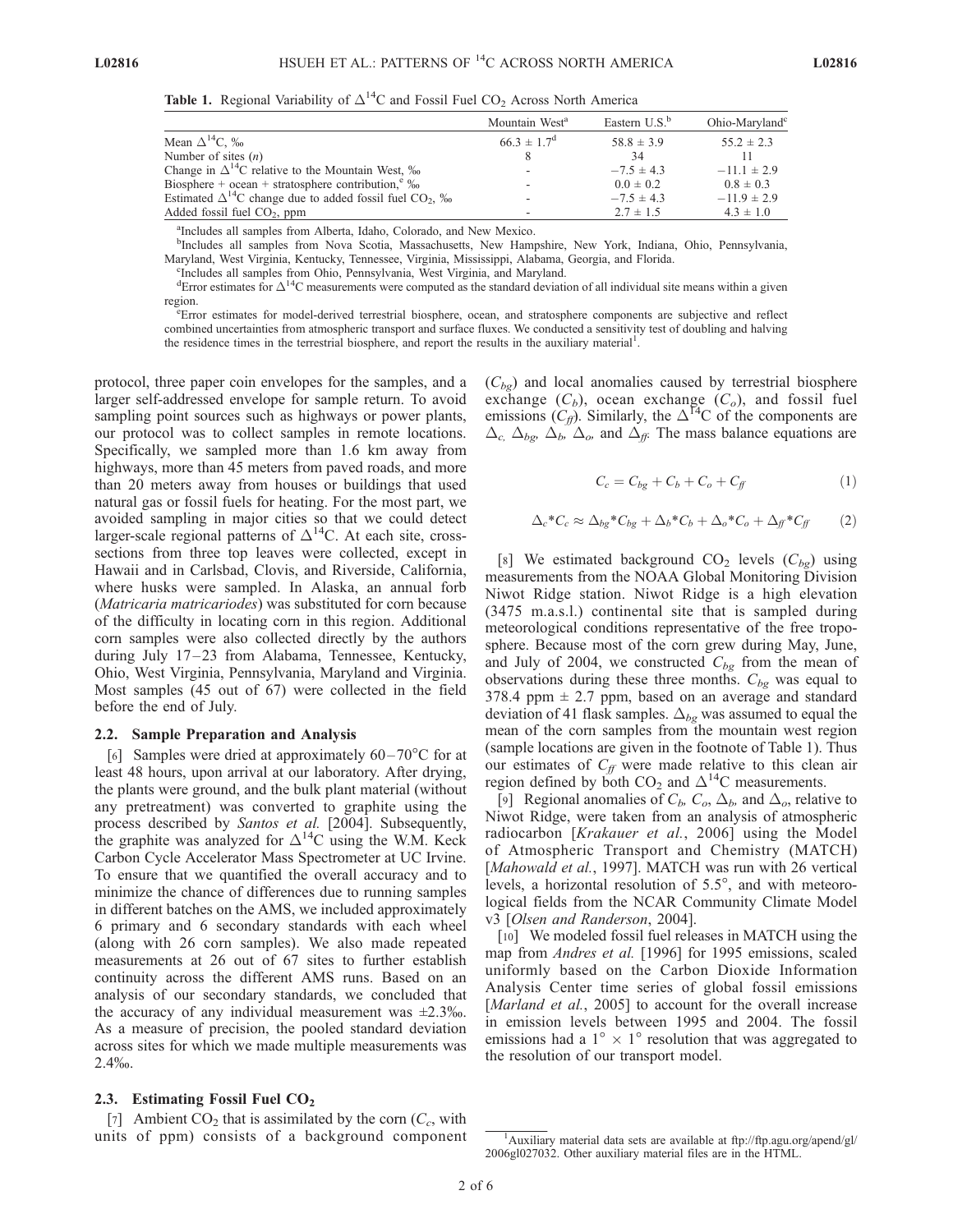

Figure 1.  $\Delta^{14}$ C measurements of corn (Zea mays) across North America during the summer of 2004 (in units of ‰). During this period, a decrease of 2.8% corresponded to approximately 1 ppm of added fossil fuel  $CO<sub>2</sub>$ . The background color interpolation was generated using a spline fit based on 15 nearest neighbors with the Geostatistical Analyst tool in ESRI's ArcMap software.

[11] To model atmospheric  $\Delta^{14}$ C gradients from terrestrial biosphere and ocean exchange, we generated regional Green's functions from our transport model. Our Green's functions corresponded to tracer releases over the 22 Trans-Com regions [Gurney et al., 2004]. The tracer release was constant during each month of the year, allowing us to accurately represent seasonally varying fluxes. The spatial pattern of tracer release within each of the 11 terrestrial regions corresponded to the distribution of NPP predicted by CASA, while tracer release was spatially uniform within the 11 ocean regions. The  $\Delta^{14}$ C of heterotrophic respiration within each terrestrial region was estimated using pulseresponse functions from the Carnegie-Ames-Stanford Approach (CASA) biogeochemical model [Thompson and Randerson, 1999] convolved with the history of atmospheric  $\Delta^{14}$ C, based on tree ring records [Stuiver and Quay, 1981] and, since the 1950s, on atmospheric measurements [Levin and Kromer, 2004]. This meant that for temperate North America, the heterotrophic respiration flux had the same  $\Delta^{14}C$  level entering into each tracer model grid cell within the region (a mean of 99.8%), but the magnitude of this flux was distributed heterogeneously across the continent according to the CASA-derived pattern of NPP (that is equivalent to the pattern of heterotrophic respiration for this purpose). We used sea-surface  $\Delta^{14}C$ derived from a simulation of bomb radiocarbon uptake with an ocean transport model [Krakauer et al., 2006] and assumed an air-sea gas transfer velocity proportional to the square of wind speed [Dutay et al., 2002] to estimate the spatial pattern of ocean  $14C$  uptake, and with the same set of pulse functions simulated the impact of ocean uptake of  ${}^{14}C$  on atmospheric  $\Delta {}^{14}C$ .

[12] The model simulations also included stratospheretroposphere exchange effects on regional patterns of  $CO<sub>2</sub>$ and  $\Delta^{14}$ C, but across North America, these effects were small (varying by less than 0.3%). We did this by constructing pulse functions for northern, southern, and

equatorial tracer release in the stratosphere (at the 90 mb pressure level) and in the upper troposphere (at 200 mb) to allow us to simulate the effect of cosmogenic  $^{14}$ C production in the upper atmosphere on atmospheric  $\Delta^{14}C$ gradients near the surface.<sup>1</sup>

#### 3. Results

#### 3.1. Observed Spatial Patterns

[13] In places with elevated levels of  $CO<sub>2</sub>$  from recently added fossil fuel emissions,  $\Delta^{14}$ C levels were reduced (Figure 1). We found a decrease of  $7.5\% \div 4.3\%$  between the western mountain region of North America and eastern North America (Table 1). This corresponded to a 2.7  $\pm$ 1.5 ppm increase in fossil fuel  $CO<sub>2</sub>$  levels in the east, relative to the west. An even larger  $\Delta^{14}$ C decrease of  $11.1\% \pm 2.9\%$  was found between the western mountain region and the Ohio-Maryland region (including Ohio, Pennsylvania, West Virginia, and Maryland), corresponding to  $4.3 \pm 1.0$  ppm of added fossil CO<sub>2</sub>. Sample locations, individual site  $\Delta^{14}$ C measurements, and more detailed information about our measurement errors are provided in an auxiliary table.<sup>1</sup>

[14] Near urban areas,  $\Delta^{14}C$  gradients were even larger. In northern California, for example,  $\Delta^{14}$ C at a coastal site (San Gregorio) was  $67.1\% \text{ m} \pm 2.3\%$ , whereas  $\Delta^{14}$ C at a site  $\sim$ 95 km to the east and north (Brentwood) was 37.2‰  $\pm$ 2.3%. The 30% decrease at Brentwood, relative to the coast, corresponded to 10.9 ppm of locally-added fossil fuel  $CO<sub>2</sub>$  that probably originated from cities in the San Francisco Bay Area. Low  $\Delta^{14}C$  was also observed near Clovis, CA (55.3\%  $\pm$  2.3\% and Riverside, CA (42.8\%  $\pm$ 2.3%).

[15] Comparison with nearby flask observations showed that the annual plants provided an integrated measure of atmospheric  $\Delta^{14}C$  during the time of their growth. The mean of annual plants collected from the western mountain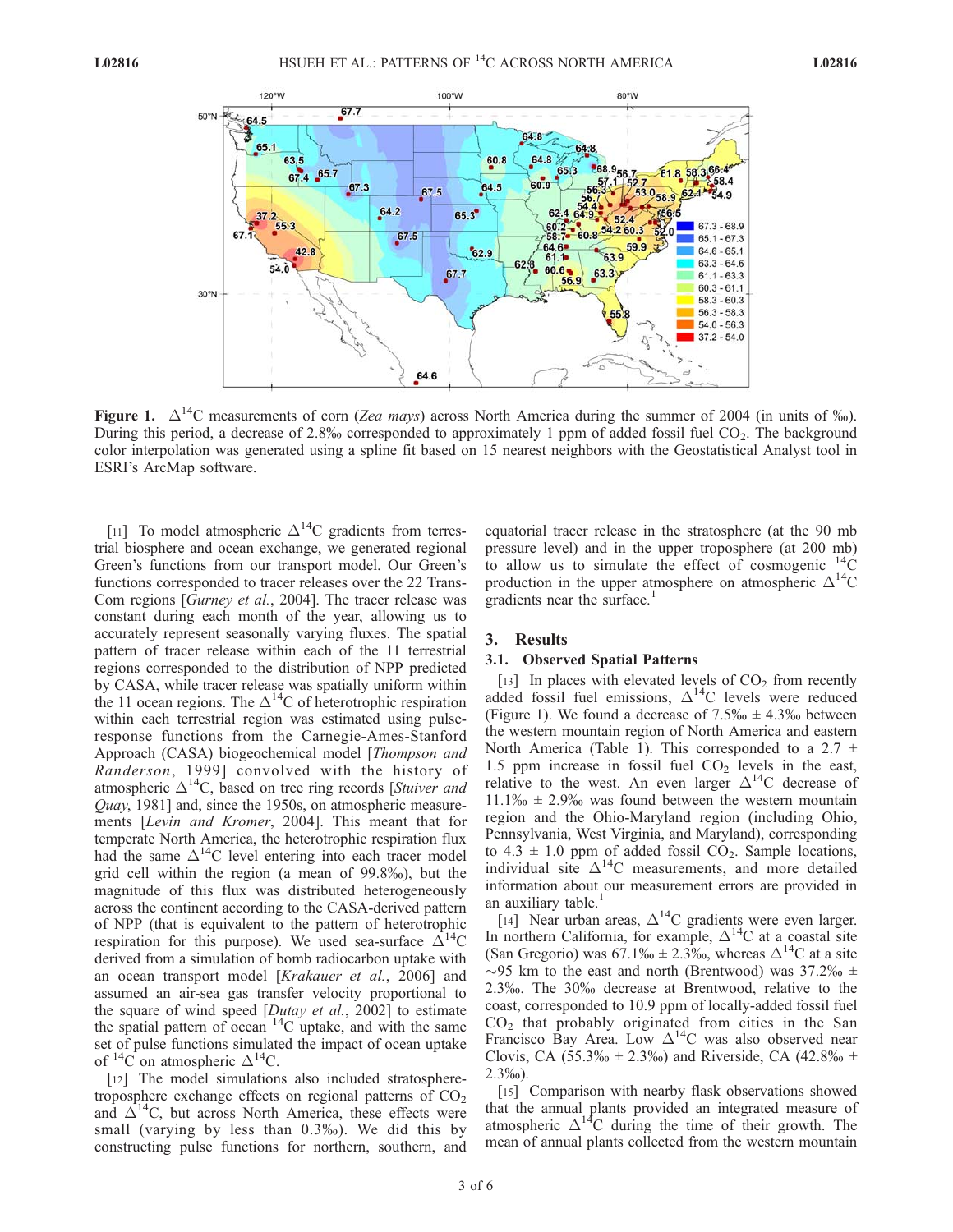

Figure 2. Contributions to surface atmospheric  $\Delta^{14}C$ anomalies (with units of  $\%$ ) caused by (a) fossil fuel emissions, (b) terrestrial biosphere exchange, and (c) ocean exchange as derived from a global model during May–July of 2004 and (d) the combined influence of these processes, along with the effects of stratosphere-troposphere mixing. The background  $\Delta^{14}$ C in Figure 2d was adjusted by a single uniform scalar so that the mean of the model was the same as the mean of observations from the western mountain region (defined in Table 1). The MATCH model was used in these simulations with fluxes described in the text. Panels shown here were interpolated from the original model resolution of approximately 5.5°. Stratosphere-troposphere exchange (data not shown) contributed to a small enrichment of surface  $\Delta^{14}$ C across the western mountains (less than 0.3%) as compared with other regions closer to sea level.

region (66.3%  $\pm$  1.7%) was the same, within measurement error, as the mean of  $\Delta^{14}$ C measured by flasks during May, June, and July at Niwot Ridge (64.4\%  $\pm$  3.3\%, n = 12) as reported by Turnbull et al. [2006]. An independent set of 8 flasks collected from Niwot Ridge during April, June, and July of 2004 (extracted and measured at UC Irvine) yielded a similar mean of  $67.6\%$   $\pm$  3.0‰. Annual plants sampled near Healy in interior Alaska ( $65.2\% \pm 2.3\%$ ) were similar to flask measurements collected at the same location in June and August  $(65.6\% \text{ m} \pm 7.5\% \text{ m}) = 4$  (E.A.G. Schuur, unpublished data, 2004)).

#### 3.2. Model-Data Comparison

[16] The dominant driver of regional variation in  $\Delta^{14}C$ across North America as predicted by our model was fossil fuel emissions (Figure 2). Fossil fuel emissions created two local minima of  $\Delta^{14}$ C across the continent. One was located over California (Figure 2a). The other was stronger and was located over the northeastern U.S. between  $40^{\circ}$ N and  $45^{\circ}$ N and  $70^{\circ}$ W and  $90^{\circ}$ W. Respiration of bomb  $^{14}$ C from terrestrial ecosystems caused greater enrichment of surface air in the east (where respiration fluxes were stronger) and thus partly offset the depletion of  $\Delta^{14}C$  in this region caused by fossil fuels (Figure 2b). Terrestrial ecosystem respiration caused a maximum in surface air  $\Delta^{14}$ C across

the Midwest (Oklahoma, Nebraska, and North and South Dakota). Thus, even though respiration rates were higher in the temperate forests to the east (which would enrich surface  $CO<sub>2</sub>$  in  $\Delta^{14}$ C), it is likely that longer residence times of surface air in the middle of the continent, including entrainment of air from Canada, contributed to the  $\Delta^{14}$ C maximum located there. Ocean exchange contributed only minimally to continental patterns across North America (Figure 2c), although this flux induced variations in excess of  $1\%$  near coastal zones.

[17] Overall the model captured some but not the entire pattern of observed  $\Delta^{14}$ C, perhaps in part because of its coarse spatial resolution and from information loss caused by our use of uniform monthly-mean Green's functions. Between the eastern U.S. region and the mountain west region defined in Table 1, model-predicted  $\Delta^{14}$ C differences from fossil fuel, terrestrial biosphere, ocean, and cosmogenic production processes were  $-8.5\%$ ,  $+0.4\%$ ,  $-0.3\%$ , and  $-0.1\%$ , respectively. Combined, the difference predicted by the model of  $-8.5\%$  was approximately the same as the observed difference of  $-7.5\%$   $\pm$  2.9%. Model-predicted differences between the Ohio-Maryland region and the mountain west region were  $-13.9\%$ .  $+0.9\%$ , 0.0%, and  $-0.1\%$ , and again, the combined model difference of  $-13.1\%$  was similar to the observed difference of  $-11.1\%$   $\pm$  2.9%.

# 4. Discussion

# 4.1. Understanding the Movement of Fossil Fuel-Derived CO<sub>2</sub>

[18] Turnbull et al. [2006] demonstrate that  $^{14}$ C has several advantages over  $CO$  or  $SF<sub>6</sub>$  as a tracer of local sources of fossil fuel-derived  $CO<sub>2</sub>$ . Both Turnbull et al. [2006] and *Potosnak et al.* [1999] show that air within the planetary boundary layer over New England during summer has between  $0.5$  and  $5$  ppm of  $CO<sub>2</sub>$  added from nearby fossil fuel emissions. Our analysis provides additional support for a local fossil fuel source of over rural parts of New England and shows that elevated levels of  $CO<sub>2</sub>$  from fossil fuel emissions existed across most of the eastern U.S. during the summer of 2004 (with a mean of 2.7 ppm  $\pm$  1.5 ppm). Similar levels of fossil fuel  $CO<sub>2</sub>$  have been reported for remote parts of Europe, including at the Schauinsland station in Germany [Levin and Kromer, 1997]. Near cities, our analysis shows that fossil fuel-derived  $CO<sub>2</sub>$  can be an order of magnitude larger than in nearby rural environments. This finding is consistent with continuous  $CO<sub>2</sub>$  and  $\delta^{13}$ C measurements reported from Salt Lake City, Utah [*Pataki et al.*, 2003] and  $\Delta^{14}$ C measurements from Heidelberg, Germany [Levin et al., 2003].

[19] The high  $\Delta^{14}$ C values observed across the mountain west imply that fossil fuel emissions from California and other western coastal states are either substantially diluted or lofted off the surface by the time they reach this region or that these emissions leave the continent via another route (e.g., entrainment into a southerly flow around the Pacific high that forms during summer). If the latter is correct, our work suggests that atmospheric sampling strategies designed to measure North American continental outflow [*Wofsy and Harriss*, 2002] must sample southern as well as eastern borders.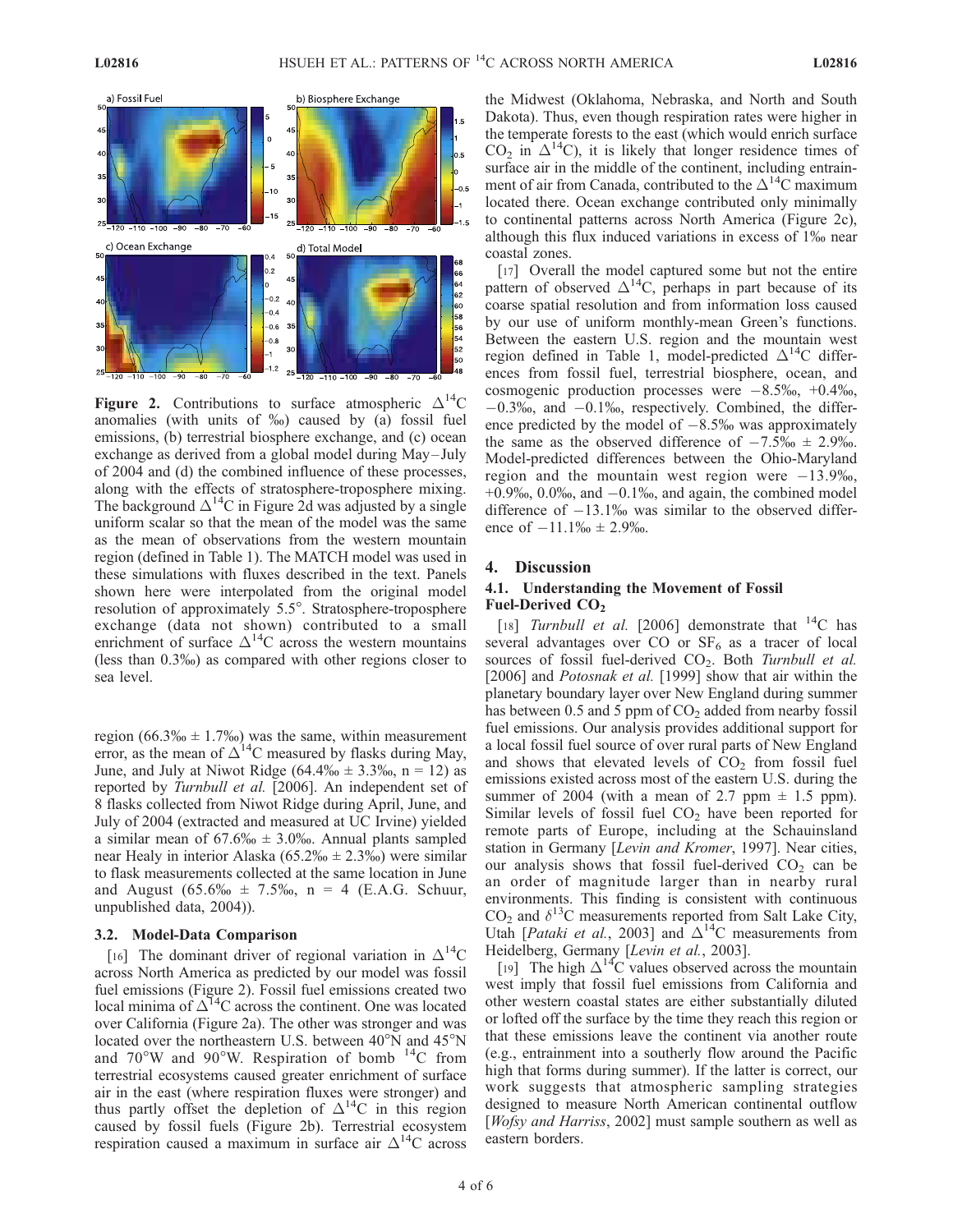# 4.2. Strengths and Weaknesses of Sampling Zea Mays

[20] The design of an atmospheric sampling program based on annual plants has advantages and disadvantages. Compared to tree rings, annual plants have the advantage that all of the biomass accumulates during a single growing season. This removes the complication of having to estimate the contribution of multi-year starch reserves to the current year's biomass increment. In boreal forest ecosystems, temporal offsets between gross primary production and bole increment suggest these starch inputs may be substantial [Rocha et al., 2006]. On the other hand, annual plants decompose quickly, so it is challenging to develop time series that extend back more than a few years.

[21] As compared with flasks, annual plants provide an efficient means to capture time-integrated atmospheric  $\Delta^{14}$ C samples over a period of weeks to months. This offers a unique advantage in terms of rapidly mapping large-scale environmental gradients in both rural and urban settings in a cost-effective manner. Also, the time-integrated samples are particularly valuable for assessing seasonal and annual carbon sources. Possible future applications include testing for leaks from subterranean  $CO<sub>2</sub>$  sequestration projects, and where  $CO/CO<sub>2</sub>$  emissions ratios are known, monitoring of atmospheric CO concentrations near industrial sources. Annual plants also provide a unique test of the combined effect of fossil fuel emissions, boundary layer mixing, and atmospheric transport in mesoscale and global atmospheric models used to study the global carbon cycle. Models that trap too much fossil fuel over continental areas will predict regional decreases in  $\Delta^{14}$ C that are larger than observations. A disadvantage of using annual plants is that the exact timing of plant carbon fixation diurnally and on synoptic timescales is difficult to quantify without investment in other measurement approaches.

[22] The biomass of the  $C_4$  and  $C_3$  annual plants measured here represents a time-integrated  $\Delta^{14}$ C value during the day, weighted by factors that control rates of photosynthesis. As a result, our samples measure atmospheric  $\Delta^{14}$ C levels during periods when the planetary boundary layer was well developed. This diurnal sampling pattern differs substantially from that obtained when canisters with pinhole valves or constant speed pumps are used to collect integrated air samples over a period of days to weeks. These latter sampling approaches capture  $CO<sub>2</sub>$  in proportion to its atmospheric abundance and thus have the tendency to weight nighttime periods more heavily than daytime periods. These differences in sampling protocol have the potential to influence model-data comparisons, and need to be considered in future studies that use annual plant  $\Delta^{14}$ C measurements to quantitatively assess model transport.

## 5. Conclusions

[23] Our measurements provide evidence of large coherent variations in atmospheric  $\Delta^{14}$ C across the North American continent in excess of 10% and of even larger magnitude near urban areas. The highest levels of  $\Delta^{14}C$ (and the lowest levels of fossil fuel-derived  $CO<sub>2</sub>$ ) were observed across the mountain west. The clean air in this region implies that fossil fuel-enriched surface air from the west coast is either substantially diluted or lofted off the

surface before reaching the Rocky Mountains, or that it leaves the continent via a separate route. The spatial pattern derived from the observations and model simulations identify fossil fuel emissions as the major driver of regional variability across the continent, with a small contribution from terrestrial biosphere exchange. This analysis, along with other recent work [Levin et al., 2003; Turnbull et al., 2006], implies that a comprehensive survey of  $\Delta^{14}C$  would serve as a strong constraint on vertical transport and mixing of fossil fuel plumes in mesoscale and global atmospheric models. Important next steps include extending this analysis to Europe, Asia, and South America, and to combine these measurements with aircraft data and higher resolution models to examine inflow and outflow patterns of air over North America.

[24] Over the next few decades, fossil emissions are expected to increase and as a consequence, the regional gradients of  $\Delta^{14}C$  shown in Figure 1 are likely to strengthen. Simultaneously, the rate of decline of atmospheric  $\Delta^{14}$ C is expected to remain about the same as  $^{14}$ C uptake by the oceans slows [Caldeira et al., 1998]. Combined, these two effects will make it increasingly critical for ecosystem ecologists to quantify local atmospheric  $\Delta^{14}$ C in studies that use radiocarbon as a tracer of rapidly exchanging pools.

[25] Acknowledgments. We gratefully acknowledge support from NSF EAR-0402062 and NASA NNG05GD126. We thank the following people for collecting samples: J. E. Anderson, D. Baldocchi, J. C. Beckwith, T. Berggren, J. Chanton, and M. Coakely, G. J. Collatz, M. Conte, P. S. Curtis, K. Dutta, J. Ehleringer, J. Fessenden, L. Flanagan, N. Goulden, J. Harden, S. Hobbie, A. Hoffman, D. Hollinger, R. A. Houghton, J. Hughes Martiny, P. Kasibhatla, J. Y. King, C. T. Lai, D. LeBauer, H. Liu, D. H. Loyd Jr., Y. Luo, L. Masiello, J. E. Munger, J. W. Munger, D. Nowinski, J. Okeefe, T. Perez, A. Rocha, D. R. Sandquist, T. Schimelfenig, T. Schuur, C. Scott, C. Still, A. Trumbore, S. B. Verma, C. Vogel, G. Welp, and L. Ziolkowski. We thank G. dos Santos for advice on laboratory analysis, A. V. Rocha for assistance with fieldwork, S. M. Cheong for assistance with figure design, and J. Miller and S. Lehman for sharing  $CO_2$  and  $\Delta^{14}$ C data from Niwot Ridge.

#### References

- Andres, R. J., G. Marland, I. Fung, and E. Matthews (1996), A  $1^{\circ} \times 1^{\circ}$ distribution of carbon dioxide emissions from fossil fuel consumption and cement manufacture, 1950-1990, Global Biogeochem. Cycles, 10, 419 – 430.
- Broecker, W.S., T.-H. Peng, G. Ostlund, and M. Stuiver (1985), The distribution of bomb radiocarbon in the ocean, J. Geophys. Res., 90, 6953 – 6970.
- Caldeira, K., G. H. Rau, and P. B. Duffy (1998), Predicted net efflux of radiocarbon from the ocean and increase in atmospheric radiocarbon content, Geophys. Res. Lett., 25, 3811 – 3814.
- Dutay, J. C., et al. (2002), Evaluation of ocean model ventilation with CFC-11: Comparison of 13 global ocean models, Ocean Modell., 4,  $89 - 120$ .
- Gaudinski, J. B., et al. (2001), The age of fine-root carbon in three forests of the eastern United States measured by radiocarbon, Oecologia, 129,  $420 - 429$ .
- Gurney, K. R., et al. (2004), Transcom 3 inversion intercomparison: Model mean results for the estimation of seasonal carbon sources and sinks, Global Biogeochem. Cycles, 18, GB1010, doi:10.1029/2003GB002111.
- Hesshaimer, V., and I. Levin (2000), Revision of the stratospheric bomb <sup>14</sup>CO<sub>2</sub> inventory, *J. Geophys. Res.*, 105, 11,641 11,658.
- Krakauer, N. Y., et al. (2006), Carbon isotope evidence for the latitudinal distribution and wind speed dependence of the air-sea gas transfer velocity, Tellus, Ser. B, 58, 390 – 417.
- Levin, I., and V. Hesshaimer (2000), Radiocarbon—A unique tracer of global carbon cycle dynamics, Radiocarbon, 42, 69-80.
- Levin, I., and B. Kromer (1997), Twenty years of atmospheric  ${}^{14}CO_2$ observations at Schauinsland station, Germany, Radiocarbon, 39, 205 – 218.